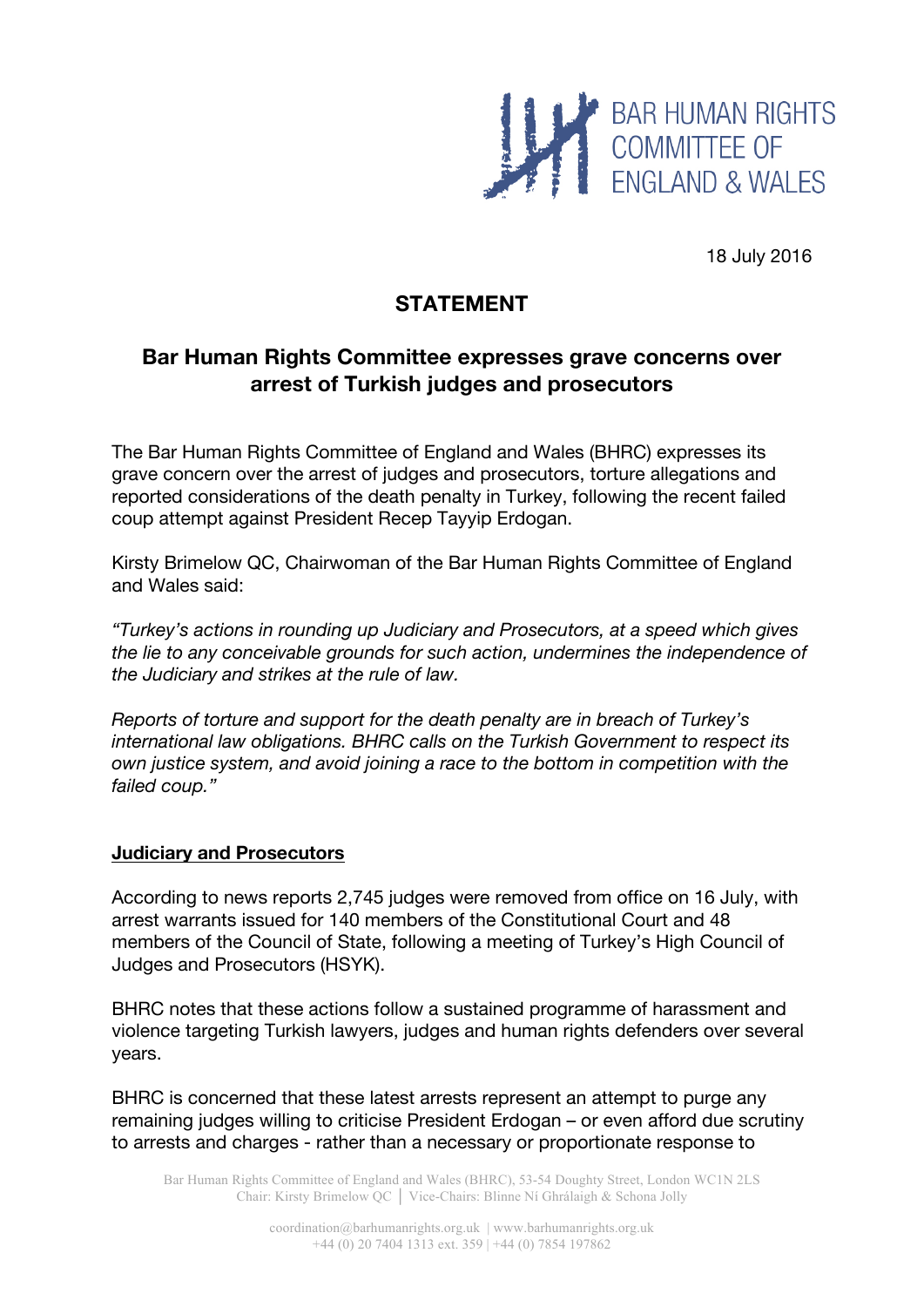genuine security threats. Intimidation and persecution of judges and lawyers is condemned in the strongest possible terms.

### **Torture**

The arrests and removals follow an attempt on 15 July by the Turkish Army to depose President Erdogan. The military surrendered on 16 July, with, to date, 7,500 people subsequently arrested by Turkish police forces.

Multiple media sources have indicated that those detained are being subjected to violent abuse and torture by the police, and are being held in inhumane conditions, in violation of both Turkish and international law.

The prohibition against torture and inhuman and degrading treatment is absolute and BHRC calls upon the Turkish Government to ensure that fundamental rights are upheld in accordance with their obligations.

### **Relevant Legal Framework**

BHRC expresses alarm at the speed with which the Turkish government has retaliated against the country's judiciary and prosecutors. This speaks for itself in relation to lack of grounds for the actions. The Turkish authorities have failed to state the grounds for the orders to arrest and remove those targeted from office.

Turkish domestic law prohibits arbitrary prosecution and deprivation of liberty: Article 19, paragraph 3 of the Turkish Constitution<sup>1</sup> requires the presence of strong evidence of the commission of a crime in order for an arrest to be lawful.

Under Article 100 of the Turkish Code of Criminal Procedure<sup>2</sup> an arrest can be carried out only if facts show the existence of a strong suspicion of a crime, and specific facts supporting the suspicion that the suspect or accused is going to flee, that s/he will attempt to destroy, hide or alter the evidence, or that s/he will attempt to put pressure on witnesses, victims or other individuals.

As a party to both the International Covenant on Civil and Political Rights (ICCPR) and European Convention on Human Rights (ECHR), Turkey is legally obliged to ensure that individuals under its jurisdiction enjoy their rights without discrimination. This includes the right to be presumed innocent until proved guilty; the right not to be arbitrarily arrested or detained; the right to pre-trial release and to be brought to trial within a reasonable time; and the right to obtain a remedy in relation to any violation of these rights.

 $1$  http://www.hri.org/docs/turkey/part\_ii\_2.html

<sup>2</sup> http://www.legislationline.org/download/action/download/id/4257/file/Turkey\_CPC\_2009\_en.pdf

Bar Human Rights Committee of England and Wales (BHRC), 53-54 Doughty Street, London WC1N 2LS Chair: Kirsty Brimelow QC │ Vice-Chairs: Blinne Ní Ghrálaigh & Schona Jolly